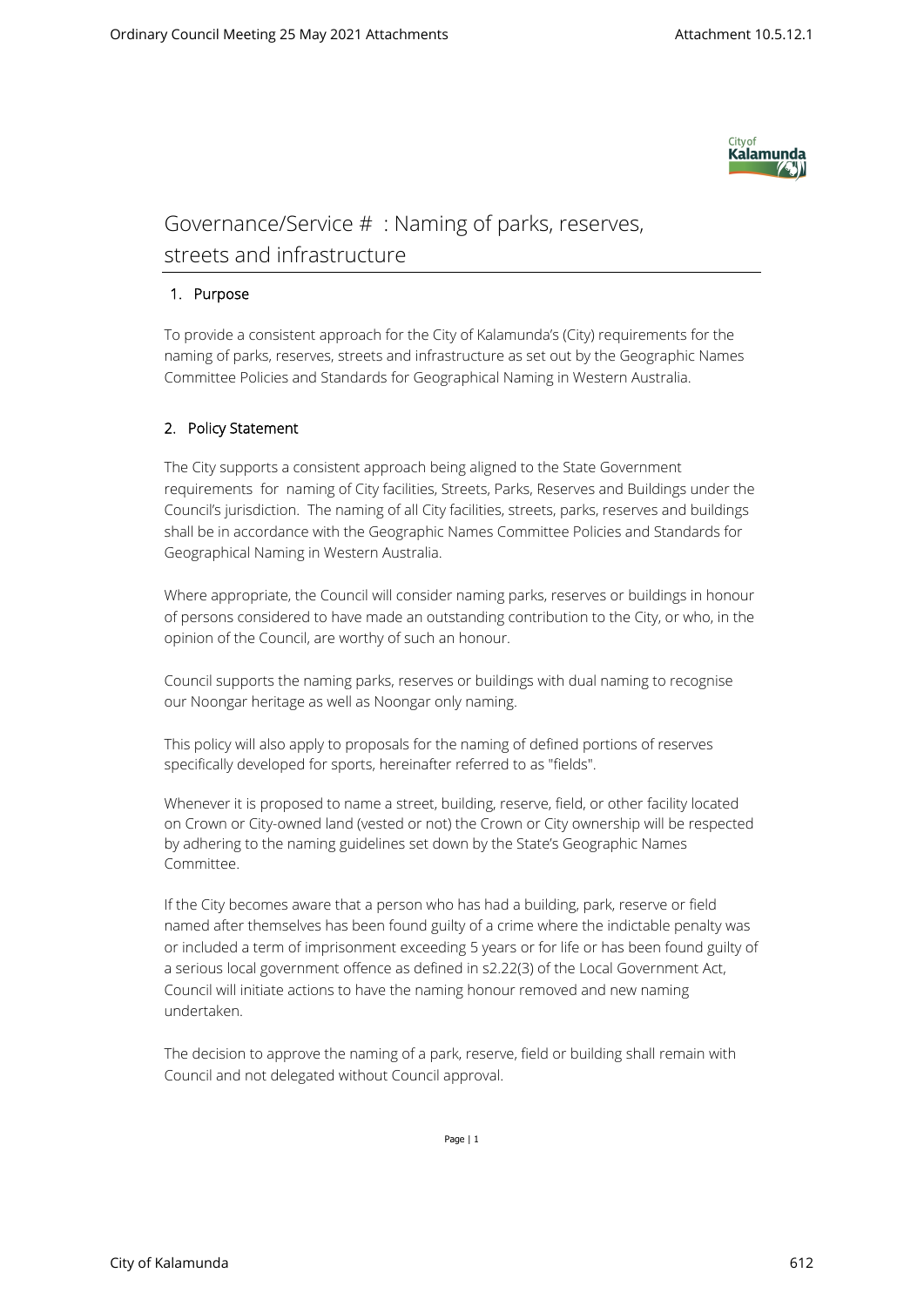

Road names, that form a part of subdivision, are to be reviewed and approved by the Chief Executive Officer.

Names chosen for City facilities, streets, Parks, Reserves and Buildings are expected to be permanent, and re-naming is discouraged and will only be undertaken in exceptional circumstance. If renaming is proposed because of some exceptional circumstance, the Geographic Names Committee Policies and Standards for Geographical Naming in Western Australia will apply.

Evidence of substantial community support for a change of name must be provided and this will be ascertained via consultation with the community, in accordance with the Council's Policy – Communication and Engagement.

This Policy is to be read in conjunction with the following "Policies and Standards for Geographical Naming in Western Australia" and Policy Procedures.

## **3. Criteria for assessment**

In accordance with Geographic Names Committee Policies and Standards for Geographical Naming in Western Australia:

- 1. The naming of a park, reserve, street, field and infrastructure shall be determined by Council.
- 2. A list of all names and their origins will be kept within a Geographic Names Register.
- 3. Priority will be given to the naming of parks and reserves after an adjacent street or feature to maximise the identification of that park or reserve with an area.
- 4. Components of recreational reserves (e.g. pavilions, ovals, gardens etc.) may:
	- a) be named in honour of community members who have contributed towards the establishment of the facility or towards the community or the district in general. Such proposals may include forename/surname combinations; or
	- b) have commercial short-term names for the purposes of event promotion or sponsorship.
- 5. All requests for the naming of a park, street, reserve, field or infrastructure must be identified within one of the following categories:
	- a) A figure of local historical note;
	- b) Geographic feature(s); or
	- c) Other acceptable theme(s).
- 6. Requests for the naming of a park, street, reserve, field or infrastructure after a person must be made in writing and contain the following details of the person intended to be recognised:
	- a) Name;
	- b) Date of birth and year of death, if applicable;

Page | 2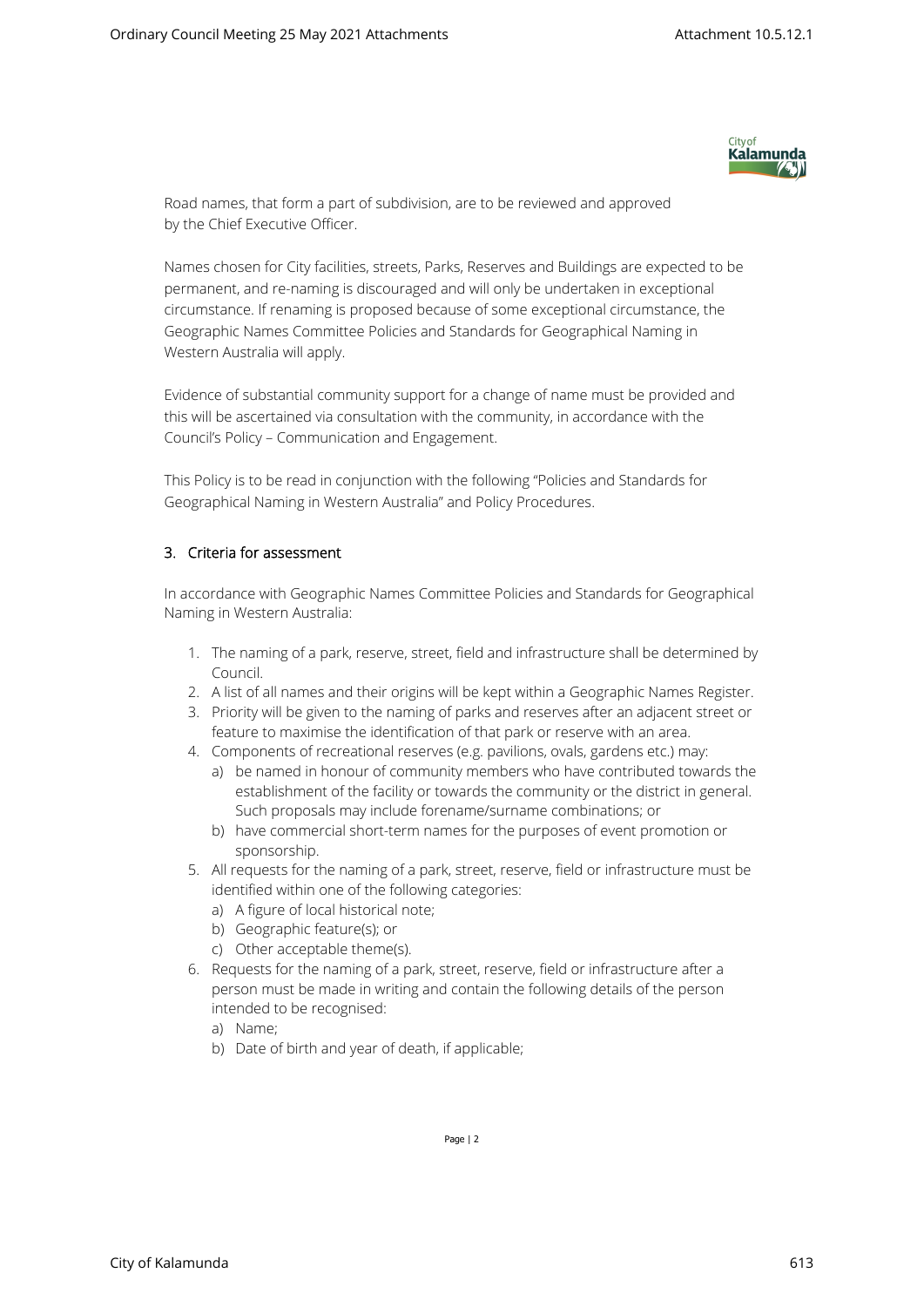

c) (If applicable) Detailed information and supporting documentation (e.g. letters, newspaper articles, oral histories, photographs etc.) to demonstrate the person's significant contribution(s)/relevance to the local community/ district:

A significant contribution could include:

- i. Two or more terms of office on a local government council.
- ii. Twenty (20) or more years association with a local sporting or community group, such as Scouts, Apex, Rotary, School P & C etc.
- iii. Action by an individual to protect, restore, enhance, or maintain an area that produces substantial long-term improvements for the community or area.
- iv. Evidence of works undertaken for the benefit of the community;
- d) (If applicable) Evidence of all efforts to gain consent from family members of the person who is being recognised in the name; and
- e) (if applicable) supporting commentary to explain the meaning of a proposed name.
- 7. Names chosen for City parks, reserves, fields and infrastructure are expected to be permanent, and re-naming is discouraged. Renaming will only be considered in exceptional circumstances and where significant community support has been demonstrated.
- 8. Nothing in this policy prevents Council from approving short term names for the purposes of event promotion or sponsorship.
- 9. The Council shall in determining the application, to name a City facility, Street, Park, Reserve, Building or significant infrastructure:
	- (a) Give due consideration to any submissions received;
	- (b) Receive a confidential report from the Chief Executive Officer detailing all requests to apply a name; and
	- (c) approve of any application only by an Absolute Majority Decision.

| Status                      |                                                                         |
|-----------------------------|-------------------------------------------------------------------------|
| Related Local Law           |                                                                         |
| Related Council Policies    |                                                                         |
| Relevant Delegation         |                                                                         |
| Related Internal Procedures | CEO Direction: Process for naming parks, reserves, fields and buildings |
| Related Budget Schedule     |                                                                         |
| Legislation                 | Local Government Act 1995                                               |
|                             | Local Government (Administration) Regulations 1996                      |
| Notes and Conditions        |                                                                         |
| Authority                   |                                                                         |